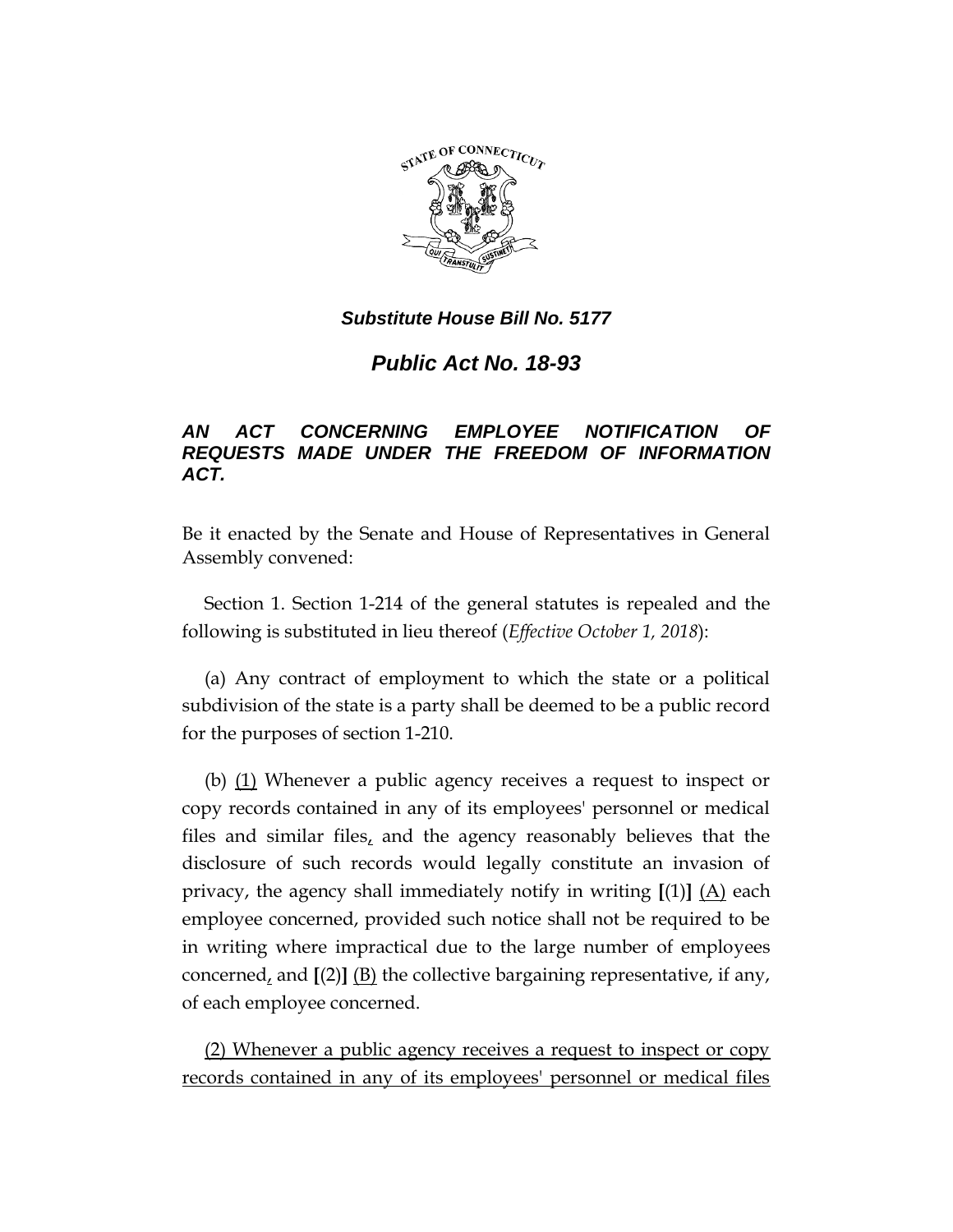## *Substitute House Bill No. 5177*

and similar files, and the agency reasonably believes that the disclosure of such records would not legally constitute an invasion of privacy, the agency shall first disclose the requested records to the person making the request to inspect or copy such records and subsequently, within a reasonable time after such disclosure, make a reasonable attempt to send a written or an electronic copy of the request to inspect or copy such records, if applicable, or a brief description of such request, to each employee concerned and the collective bargaining representative, if any, of each employee concerned.

(3) Nothing **[**herein**]** in this section shall require an agency to withhold from disclosure the contents of personnel or medical files and similar files when it does not reasonably believe that such disclosure would legally constitute an invasion of personal privacy.

(c) A public agency which has provided notice under subdivision (1) of subsection (b) of this section shall disclose the records requested unless it receives a written objection from the employee concerned or the employee's collective bargaining representative, if any, within seven business days from the receipt by the employee or such collective bargaining representative of the notice or, if there is no evidence of receipt of written notice, not later than nine business days from the date the notice is actually mailed, sent, posted or otherwise given. Each objection filed under this subsection shall be on a form prescribed by the public agency, which shall consist of a statement to be signed by the employee or the employee's collective bargaining representative, under the penalties of false statement, that to the best of his knowledge, information and belief there is good ground to support it and that the objection is not interposed for delay. Upon the filing of an objection as provided in this subsection, the agency shall not disclose the requested records unless ordered to do so by the Freedom of Information Commission pursuant to section 1-206. Failure to